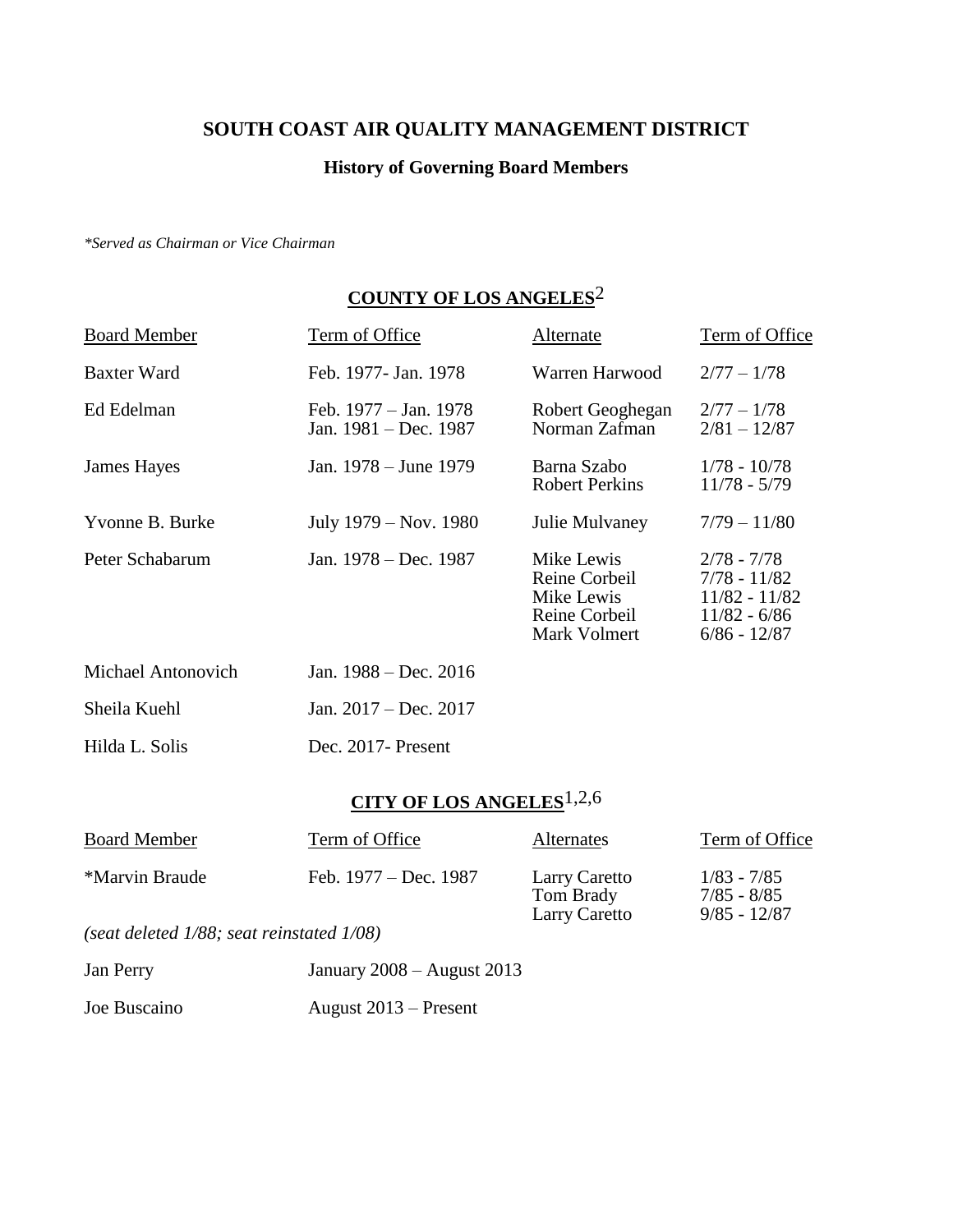### **CITIES OF LOS ANGELES COUNTY**3

| <b>Board Member</b>    | Term of Office                                                             |
|------------------------|----------------------------------------------------------------------------|
| *Thomas F. Heinsheimer | Feb. 1977 – Dec. 1987                                                      |
|                        | (seat vacant $1/88 - 12/88$ ; restructured $1/89 - Eastern/Western$ seats) |

## **CITIES OF LOS ANGELES COUNTY - WESTERN REGION**3,6

| <b>Board Member</b> | Term of Office                                          |
|---------------------|---------------------------------------------------------|
| Marvin Braude       | January 1989 - July 1997                                |
| Richard Alarcón     | August 1997 – December 1998                             |
| Hal Bernson         | January 1999 – August 2003                              |
| Jan Perry           | October 2003 – December 2007                            |
| Tonia Reyes Uranga  | January 2008 – February 2010                            |
| Judith Mitchell     | February 2010 – Present                                 |
|                     |                                                         |
|                     | <u>CITIES OF LOS ANGELES COUNTY - EASTERN REGION3,6</u> |
| <b>Board Member</b> | <b>Term of Office</b>                                   |
| Leo King            | January 1989 – December 1989                            |
| Henry Morgan        | January 1990 - January 1994                             |
| <b>Nell Soto</b>    | September 1994 – December 1998                          |
| Bea LaPisto-Kirtley | December $1998 -$ June 2006                             |
| Tonia Reyes Uranga  | July $2006$ – December 2007                             |

#### **COUNTY OF ORANGE**1,2

| <b>Board Member</b>   | Term of Office          | Alternate                       | Term of Office        |
|-----------------------|-------------------------|---------------------------------|-----------------------|
| Laurence J. Schmit    | Feb. 1977 – Sept. 1978  | Philip L. Anthony<br>Paul Raver | 2/77<br>$3/77 - 6/80$ |
| Philip L. Anthony     | Sept. 1978 – Dec. 1980  | Paul Raver<br>Mayburn DeBoe     | $7/80 - 12/80$        |
| <b>Bruce Nestande</b> | Jan. $1981 -$ Jan. 1987 | Tom Eichhorn                    | $2/81 - 12/87$        |
| <b>Roger Stanton</b>  | Feb. 1987 – Apr. 1987   | Tom Eichhorn                    | 1987                  |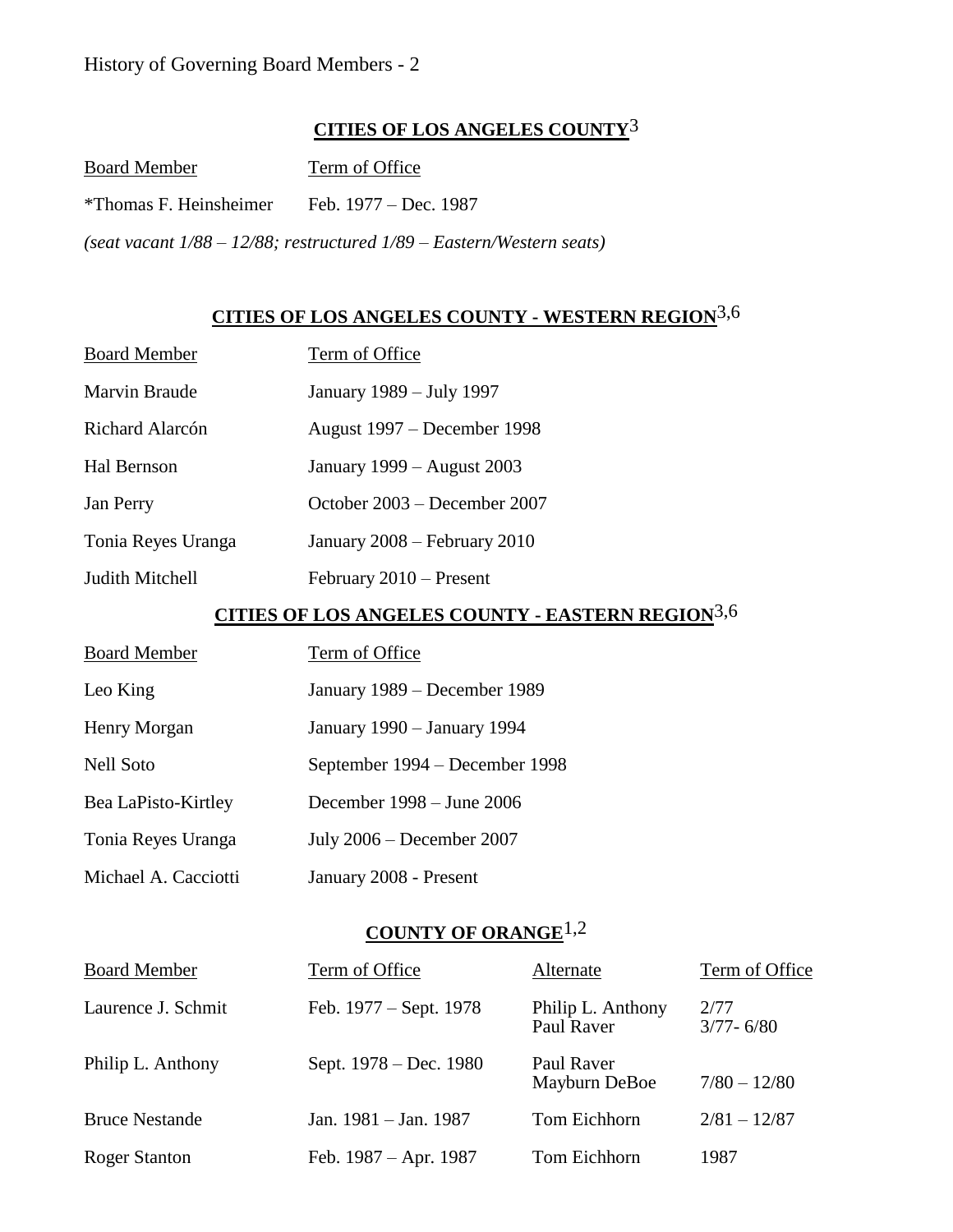## History of Governing Board Members - 3

| Gaddi Vasquez        | May 1987- Dec. 1987          | Tom Eichhorn                                   | 1987                                               |
|----------------------|------------------------------|------------------------------------------------|----------------------------------------------------|
| Harriett Wieder      | Jan. $1983 - Dec. 1994$      | Bill Hodge<br><b>Brion May</b><br>Ed Mountford | $1/83 - 10/84$<br>$11/84 - 2/85$<br>$3/85 - 12/87$ |
| James W. Silva       | January 1995 – January 1999  |                                                |                                                    |
| Cynthia P. Coad      | February 1999 - January 2001 |                                                |                                                    |
| James W. Silva       | January 2001 – November 2006 |                                                |                                                    |
| <b>Bill Campbell</b> | January 2007 - January 2011  |                                                |                                                    |
| <b>Shawn Nelson</b>  | February $2011$ – Present    |                                                |                                                    |

### **CITIES OF ORANGE COUNTY**

| <b>Board Member</b>   | Term of Office                |
|-----------------------|-------------------------------|
| James Beam            | February 1977 – April 1979    |
| *Don Roth             | May 1979 – December 1986      |
| *Henry W. Wedaa       | January 1987 – November 1994  |
| Candace Haggard       | December 1994 - December 1996 |
| *Norma Glover         | January 1997 – December 2002  |
| <b>Bill Craycraft</b> | January 2003 – February 2005  |
| Miguel Pulido         | March $2005 -$ January 2016   |
| Dwight Robinson       | January 2016 - Present        |

# **COUNTY OF RIVERSIDE**2

| <b>Board Member</b>   | Term of Office                     | Alternate                                       | Term of Office                     |
|-----------------------|------------------------------------|-------------------------------------------------|------------------------------------|
| *A. A. McCandless     | Feb. 1977 – Dec. 1982              | Norton Younglove                                | 1977 - 1982                        |
| *A. Norton Younglove  | Jan. 1983 – Dec. 1994              | Melba Dunlap<br>Judy Orttung<br>Patricia Larson | 1983 - 1984<br>1984 - 1986<br>1987 |
| <i>*S. Roy Wilson</i> | January 1995 – August 2009         |                                                 |                                    |
| <b>Marion Ashley</b>  | October $2009 - \text{July } 2010$ |                                                 |                                    |
| John J. Benoit        | July $2010$ – December $2016$      |                                                 |                                    |
| <b>Marion Ashley</b>  | January 2017 - Present             |                                                 |                                    |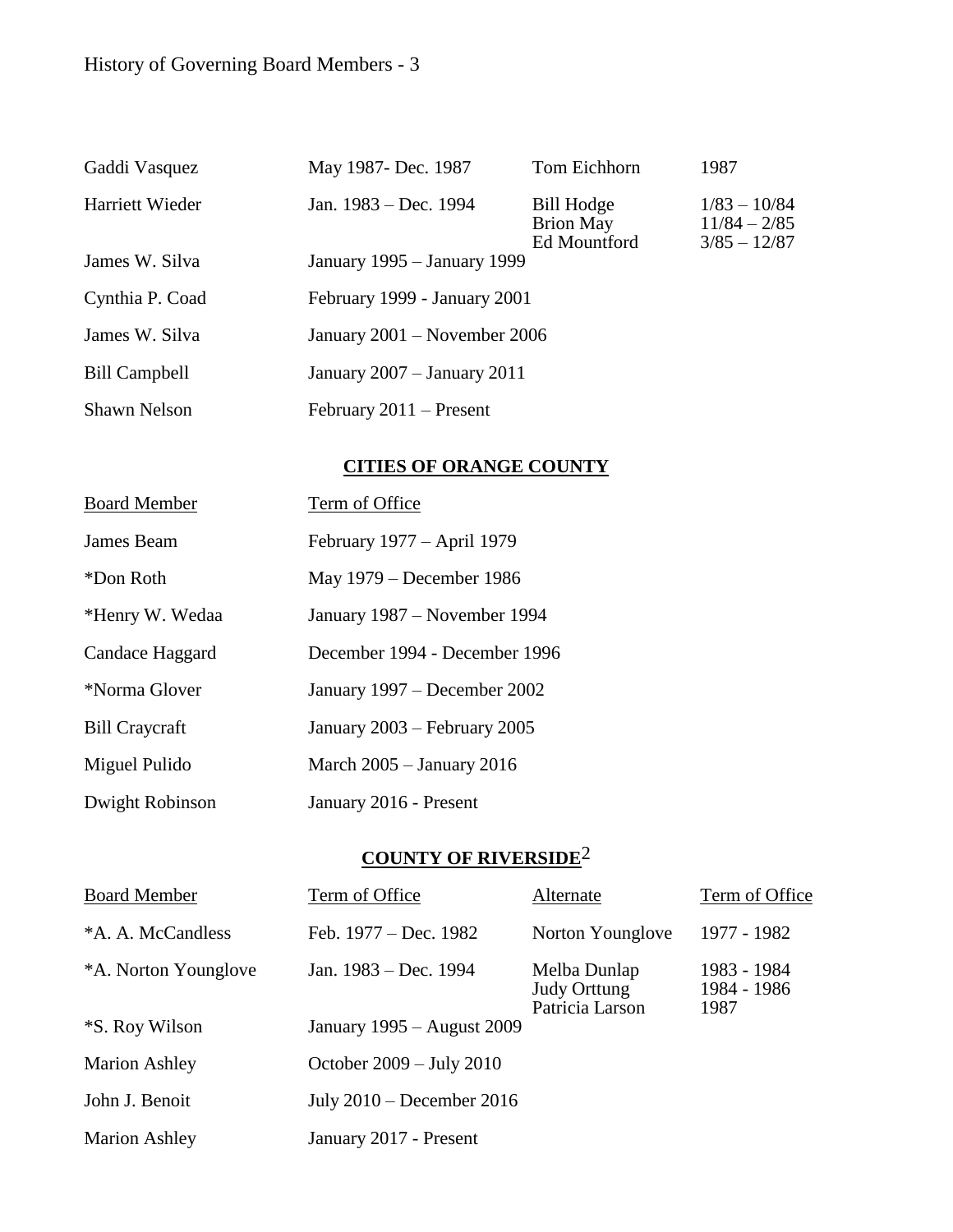### **COUNTY OF SAN BERNARDINO**2,5

| <b>Board Member</b>   | Term of Office                 | Alternate                                                       | Term of Office                                 |
|-----------------------|--------------------------------|-----------------------------------------------------------------|------------------------------------------------|
| Dennis Hansberger     | Feb. 1977 – Dec. 1980          | Robert O. Townsend<br>Robert B. Rigney<br><b>Robert Hammock</b> | 1978<br>1978<br>1979                           |
| <b>Bob Older</b>      | Jan. 1981 – Jan. 1982          | David L. McKenna                                                | 1981                                           |
| David L. McKenna      | Feb. $1982 - July 1983$        | John Joyner                                                     | 1983                                           |
| John Joyner           | Aug. $1983 -$ Sep. 1983        | Fazle Quadri                                                    | 1983 - 1984                                    |
| Cal McElwain          | Oct. $1983 - May 1985$         | Fazle Quadri<br><b>Walter Mook</b><br>Fazle Quadri              | 1983/1984<br>May-June 1984<br>July 1984 - 1985 |
| <b>Robert Hammock</b> | June 1985 – Jan. 1991          | Fazle Quadri                                                    | 1985 - 1987                                    |
| *Jon D. Mikels        | Feb. $1991 - Nov. 2002$        |                                                                 |                                                |
| Fred Aguiar           | December 2002 – December 2003  |                                                                 |                                                |
| <b>Bill Postmus</b>   | January 2004 - January 2005    |                                                                 |                                                |
| Gary Ovitt            | February $2005 -$ January 2009 |                                                                 |                                                |
| <b>Josie Gonzales</b> | February $2009 - January 2015$ |                                                                 |                                                |
| Janice Rutherford     | February 2015 - Present        |                                                                 |                                                |

## **CITIES OF RIVERSIDE AND SAN BERNARDINO COUNTIES**1

| <b>Board Member</b> | Term of Office             |
|---------------------|----------------------------|
| Eric Haley          | February 1977 – March 1978 |
| Lionel Hudson       | April 1978 – March 1980    |
| John Doyle          | April 1980 – December 1982 |

 *(restructured 1983 – separate seat each for Riverside and San Bernardino)*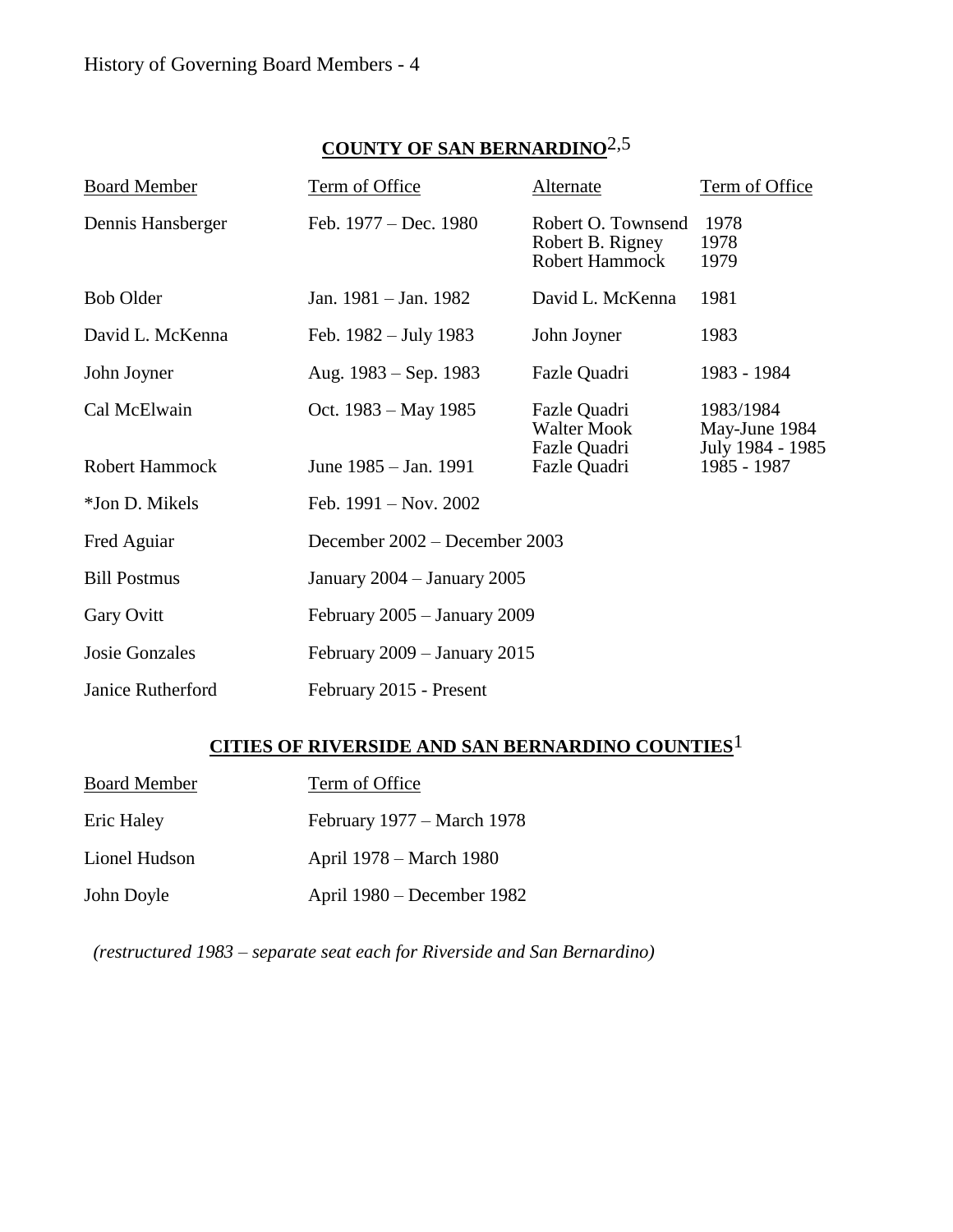### History of Governing Board Members - 5

### **CITIES OF RIVERSIDE COUNTY**1

| <b>Board Member</b> | Term of Office                |
|---------------------|-------------------------------|
| John Doyle          | January 1983 – January 1984   |
| Pat Herron          | March 1984 – December 1987    |
| S. Roy Wilson       | January 1988 – December 1994  |
| Ronald O. Loveridge | February 1995 – February 2013 |
| *Ben Benoit         | February 2013 – Present       |
|                     |                               |

### **CITIES OF SAN BERNARDINO COUNTY**1

| <b>Board Member</b>       | Term of Office                 |
|---------------------------|--------------------------------|
| <b>Faye Myers Dastrup</b> | January 1983 – December 1987   |
| Carole Beswick            | January 1988 – November 1991   |
| T. Milford Harrison       | December $1991 -$ June 1992    |
| <b>Leonard Paulitz</b>    | July 1992 – January 2004       |
| *Dennis Yates             | February $2004 -$ January 2016 |
| Larry McCallon            | January 2016 - Present         |

#### **GOVERNOR'S APPOINTEE**

| <b>Board Member</b>     | Term of Office                   |
|-------------------------|----------------------------------|
| <b>Gladys Meade</b>     | February 1977 – December 1982    |
| William Smiland         | June 1983 – April 1987           |
| Jack R. Witz            | October 1987 – May 1988          |
| Stephen Albright        | November 1988 – April 1995       |
| Hugh Hewitt             | May 1995 - May 1996              |
| Cody G. Cluff           | December 1996 - August 1997      |
| Wayne Nastri            | <b>August 1997 - August 1998</b> |
| Paul A Woodruff         | September 1998 - December 1998   |
| Cynthia Verdugo-Peralta | April 2000 – March 2007          |
| Joseph K. Lyou          | June $2007 -$ Present            |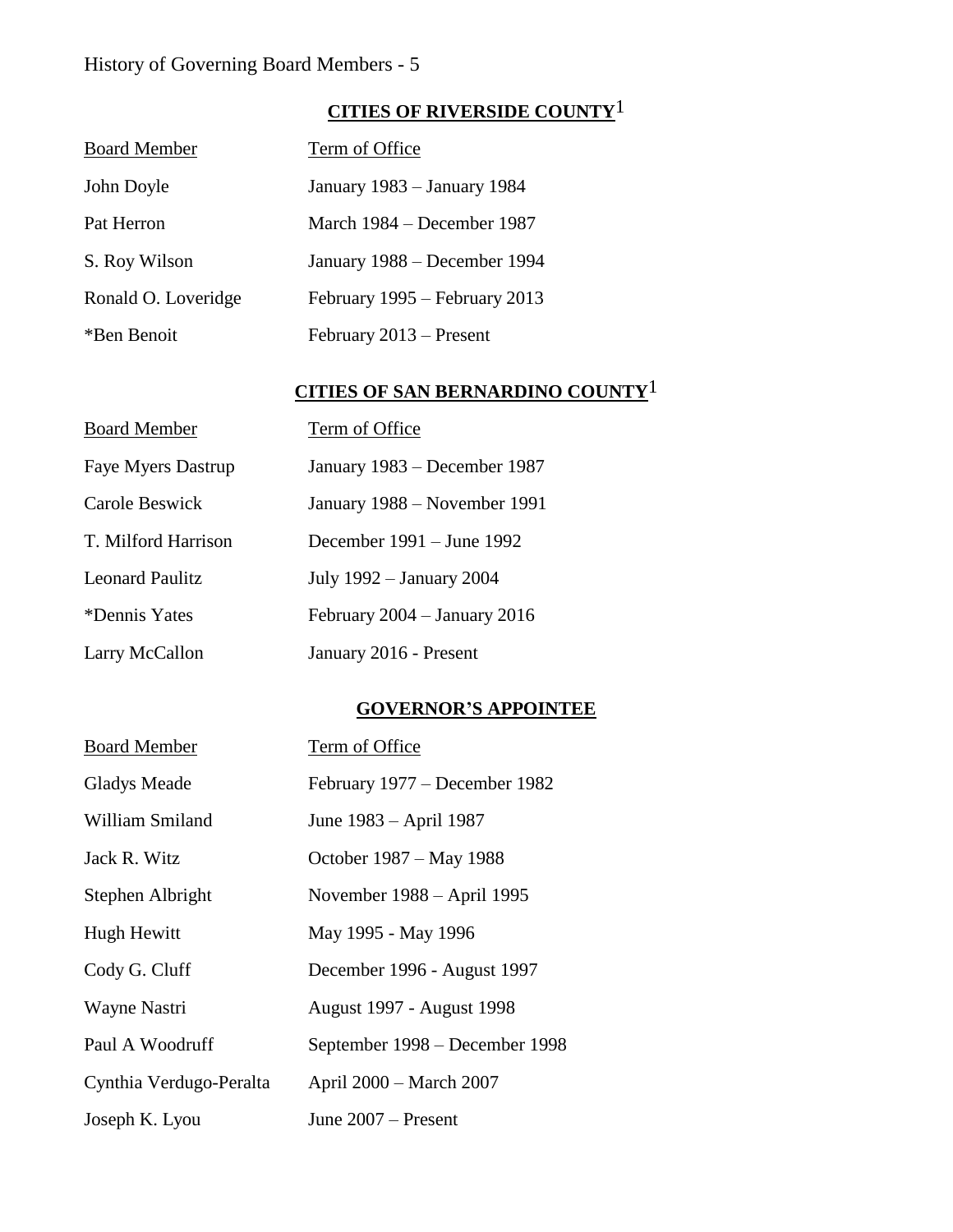### **SPEAKER OF THE ASSEMBLY APPOINTEE**1

| <b>Board Member</b> | Term of Office                |  |
|---------------------|-------------------------------|--|
| Larry Berg          | February $1983 -$ August 1993 |  |
| *William A. Burke   | September 1993 - Present      |  |

## **SENATE RULES COMMITTEE APPOINTEE**1

| <b>Board Member</b> | Term of Office             |
|---------------------|----------------------------|
| Sabrina Schiller    | February 1983 – March 1993 |
| Mee Hae Lee         | April 1993 – February 2000 |
| Jane W. Carney      | March 2000 – May 2012      |
| *Clark E. Parker    | June $2012$ – Present      |

### **CHAIRMAN AND VICE CHAIRMAN**6

| February 4, 1977 to February 12, 1981:                                                                                                   | Chairman:<br>Vice Chairman: | A. A. McCandless<br>Thomas F. Heinsheimer |
|------------------------------------------------------------------------------------------------------------------------------------------|-----------------------------|-------------------------------------------|
| February 13, 1981 to January 31, 1985:                                                                                                   | Chairman:<br>Vice Chairman: | Thomas F. Heinsheimer<br>Don R. Roth      |
| February 1, 1985 to December 31, 1986:                                                                                                   | Chairman:<br>Vice Chairman: | Don R. Roth<br>Thomas F. Heinsheimer      |
| January 9, 1987 to December 31, 1987:                                                                                                    | Chairman:<br>Vice Chairman: | A. Norton Younglove<br>Marvin Braude      |
| January 8, 1988 to January 9, 1992                                                                                                       | Chairman:<br>Vice Chairman: | A. Norton Younglove<br>Henry W. Wedaa     |
| January 10, 1992 to November 30, 1994<br>(elected $1/92$ ; reelected $12/93$ to term ending $1/96$ )                                     | Chairman:<br>Vice Chairman: | Henry W. Wedaa<br>Jon Mikels              |
| December 1, 1994 to August 8, 1997<br>(elected 11/94 to fill unexpired term of Wedaa;<br>reelected 12/95 to two-year term - ending 1/98) | Chairman<br>Vice Chairman   | Jon Mikels<br>William Burke               |
| August 8, 1997 to January 8, 2002<br>(elected 8/97 to replace Mikels;<br>reelected 11/97 and 8/99 - term ending 1/02)                    | Chairman<br>Vice Chairman   | William Burke<br>Norma Glover             |
| January 8, 2002 to December 6, 2002<br>(elected 10/19/01)                                                                                | Chairman<br>Vice Chairman   | Norma Glover<br>William Burke             |